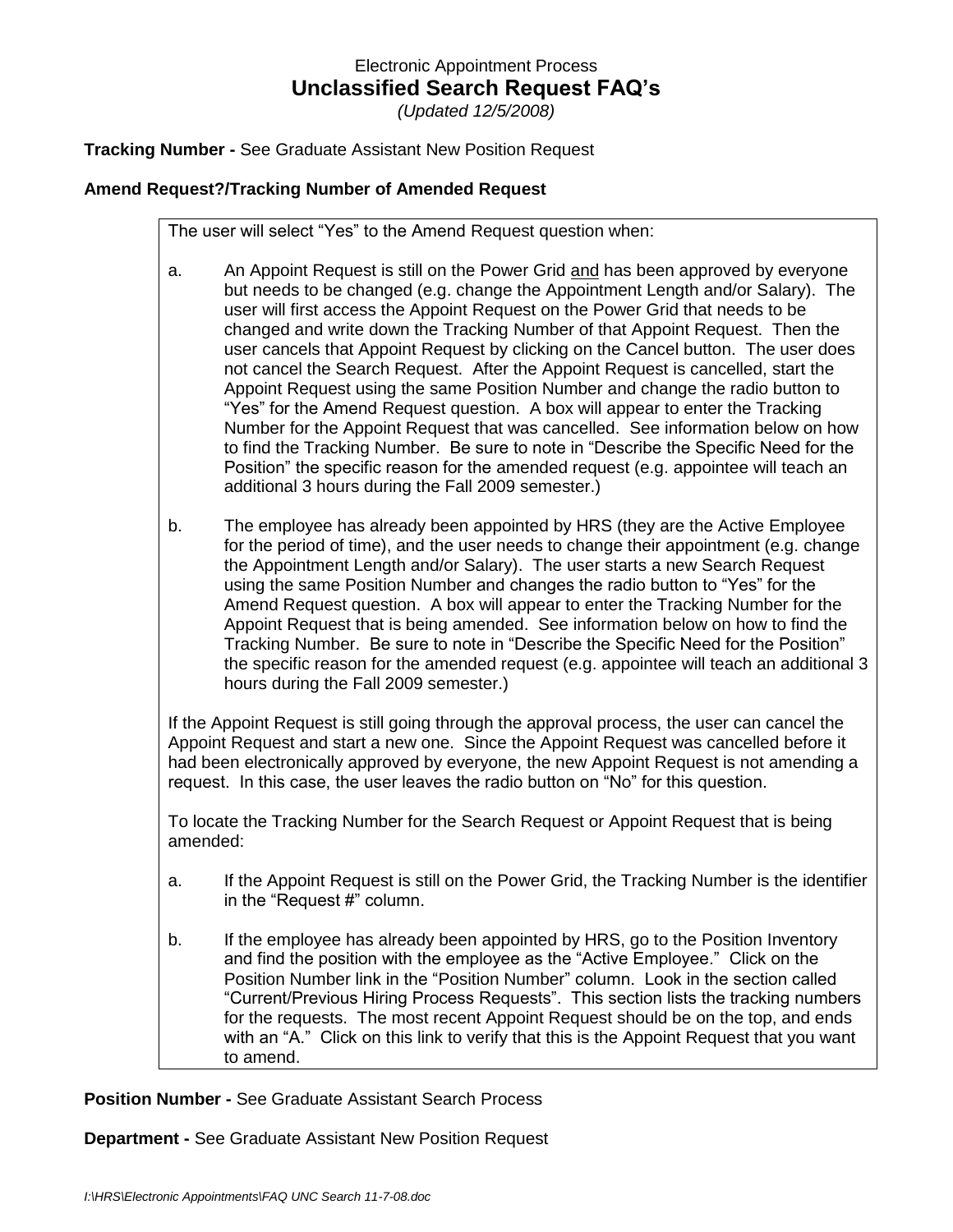# Electronic Appointment Process **Unclassified Search Request FAQ's**

*(Updated 12/5/2008)*

**Official Title Description -** See Unclassified New Position Request

**Working Title Description -** See Unclassified New Position Request

### **Percent Time**

The Percent Time is determined by HRS/Budget based on the amount of time the position works. A position that is eligible for benefits is 50% or greater.

Part-time positions that are not eligible for benefits are assigned a Percent Time of 20%.

The user can only change Percent Time for a position that is eligible for benefits.

If the Percent Time is changed, the Recommended Salary for Position should reflect the new Percent Time.

**Appointment Length -** See Graduate Assistant Search Process

**Estimated Date Employee in the New Position Would Start -** See Graduate Assistant New Position Request

### **Recommended Salary for the Position (Non-Exempt & Exempt**

### **A. 1. Recommended Hourly Rate for the Position** *(Only when POS Field #25 :FLSA Status" = "N")*

Unclassified positions that are non-exempt as determined by the Fair Labor Standards Act are paid an hourly rate. The system will determine a default Recommended Hourly Rate for non-exempt positions that are included in the Annual Operating Budget when the Appointment Length is Fiscal Year or Academic Year. The user can change the Recommended Hourly Rate as needed.

The system will not calculate a default Recommended Hourly Rate for a position that is not included in the Annual Operating Budget or for a position that is included in the Annual Operating Budget but the Appointment Length is "Other," "Fall Semester," "Spring Semester," or "Summer Semester 1, 2 or 1 & 2." The user must enter a Recommended Hourly Rate for these requests.

Users can contact Human Resource Services for help determining the hourly rate.